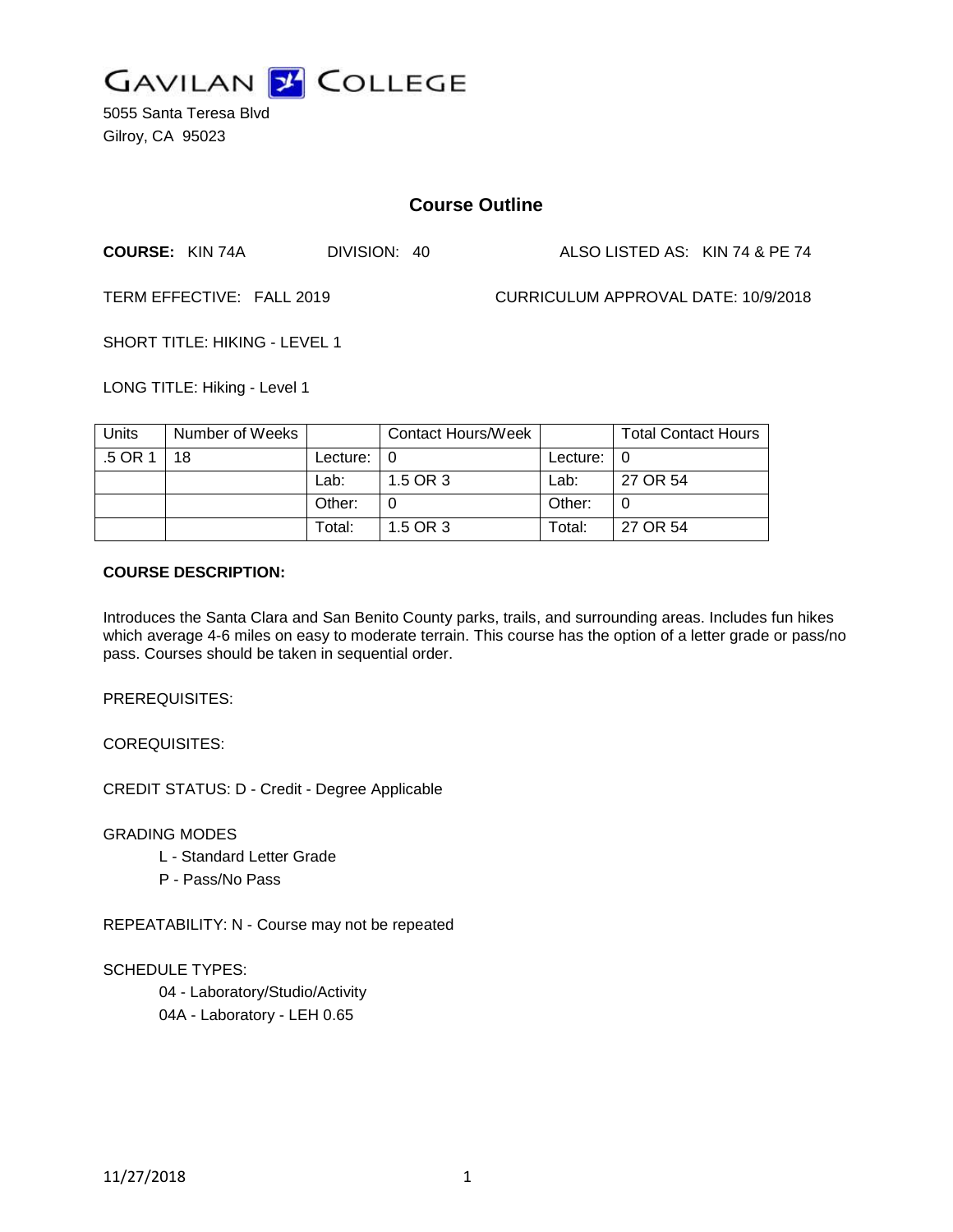### **STUDENT LEARNING OUTCOMES:**

1. Demonstrate improved cardiovascular fitness and discuss the benefits of hiking, which can be performed throughout life for personal, recreational, and physical fitness purposes.

Measure of assessment: Pre and Post testing, Self assessment

2. Describe the importance of foot care, as well as layering for temperature and moisture management.

Measure of assessment: Discussion, Exam

### **CONTENT, STUDENT PERFORMANCE OBJECTIVES, OUT-OF-CLASS ASSIGNMENTS**

#### Curriculum Approval Date: 10/9/2018

NOTE: The first class will meet at Gavilan. Each class will then meet at a predetermined site for a hike. This could include, but not be limited to: Sprig Lake, Uvas Reservoir, Calero, Anderson, Henry Coe, The Pinnacles, Coyote, and Mt. Madonna.

#### 1.5 - 3 Hours

Content: Introduction to class requirements, including course syllabus, grading, and meeting sites for each class. Demonstrate various stretches and discuss the benefits of stretching as a warm-up. Pre-test: Students will complete a two-mile walk to determine their per-mile pace.

Student Performance Objectives: Demonstrate stretches appropriate as a warm-up for hiking and discuss the benefits of stretching. Participate in the pre-test.

#### 1.5 - 3 Hours

Content: Meet at predetermined sites for hikes. As a part of pre-testing, each students' time will be recorded for the first hike. This will provide a baseline for their cardiovascular fitness. Presentation on foot care, including hiking boots, trail shoes, and socks.

Student Performance Objectives: Explain the difference between a good pair and a cheap pair of hiking socks. Describe how to select hiking boots/trail shoes appropriate for them. Complete the timed first hike pre-test.

#### 3 - 6 Hours

Content: Meet at predetermined sites for instructor lead hikes. Discussion on the importance of water and staying hydrated. The benefits of being physically active will be discussed.

Student Performance Objectives: Determine how much water they will need to carry on each hike. Discuss the reasons for staying hydrated. List several benefits of physical activity.

### 3 - 6 Hours

Content: Meet at sites for instructor lead hikes which will be at lower elevations. For example, students hiking the right side of Sprig Lake would climb half way up the hill and then back down. Presentation on clothing, including layering.

Student Performance Objectives: Explain the benefits of layering, including temperature and moisture management.

### 4.5 - 9 Hours

Content: Meet at predetermined sites for hikes. Introduction on basic trail etiquette.

Student Performance Objectives: Participate in instructor lead hikes. Discuss basic trail etiquette.

#### 4.5 - 9 Hours

Content: Meet at sites for hikes. Presentation on first aid. This may include: what should be carried in a firstaid kit, how to use the material in the kit, treatment of blisters, care of a sunburn, and dealing with dehydration.

Student Performance Objectives: List the items they would include when preparing their own first-aid kit. Explain how to treat minor first aid situations. Explain first aid treatment for blisters, sunburn, and minor sprains.

#### 6 - 12 Hours

Content: Meet for instructor lead hikes at predetermined sites. Practical application of the material presented during class mini-lectures, such as stretching for warm-up, foot care, hydration, layering, and first-aid. Continued discussion on the benefits of physical activity. Last hike off campus will be the same as the first hike so that it can be timed to help determine each students' cardiovascular fitness improvement.

Student Performance Objectives: Apply the information presented throughout the semester. Participate in a timed hike. Identify several benefits of being physically active.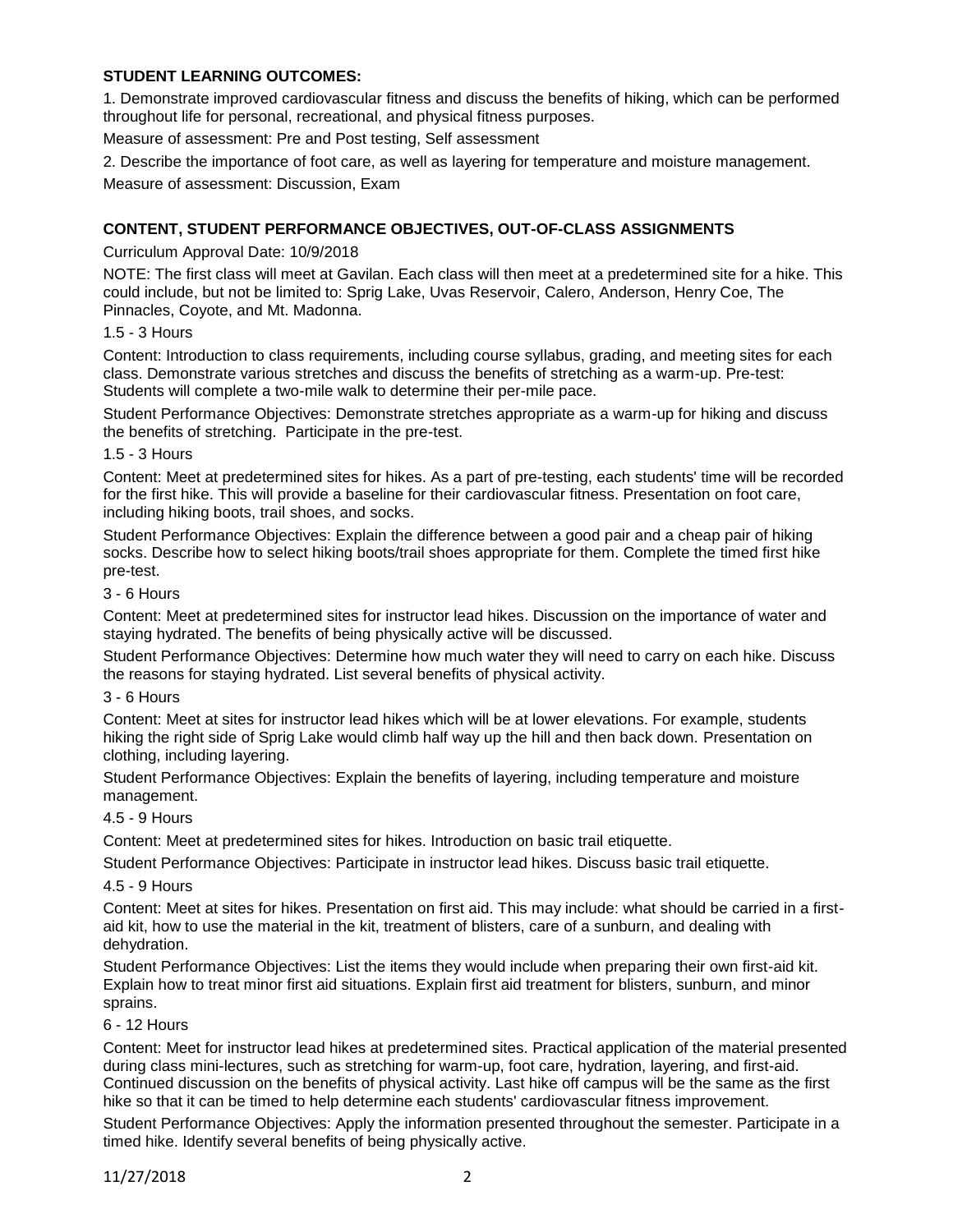# 1.5 - 3 Hours

Content: Meet at Gavilan for post-testing to determine improvement in their per-mile pace. Students will complete a two-mile walk to determine their per-mile pace improvement.

Student Performance Objectives: Participate in the post-test and analyze their cardiovascular fitness improvement. Complete a self assessment on the benefits of being physically active. 2 Hours

### **METHODS OF INSTRUCTION:**

Demonstration, Presentations, Discussions, Small group interaction. OUT OF CLASS ASSIGNMENTS Required Outside Hours: 0 Assignment Description: As this is a lab course, no out of class assignments are required.

## **METHODS OF EVALUATION:**

Writing assignments Percent of total grade: 0.00 % This is a degree-applicable course, but substantial writing assignments are NOT appropriate, because the course primarily: Involves skill demonstrations or problem solving Skill demonstrations Percent of total grade: 40.00 % 40% - 60% Demonstration exams; Other: Pre and Post Testing Other methods of evaluation Percent of total grade: 40.00 %

REPRESENTATIVE TEXTBOOKS: